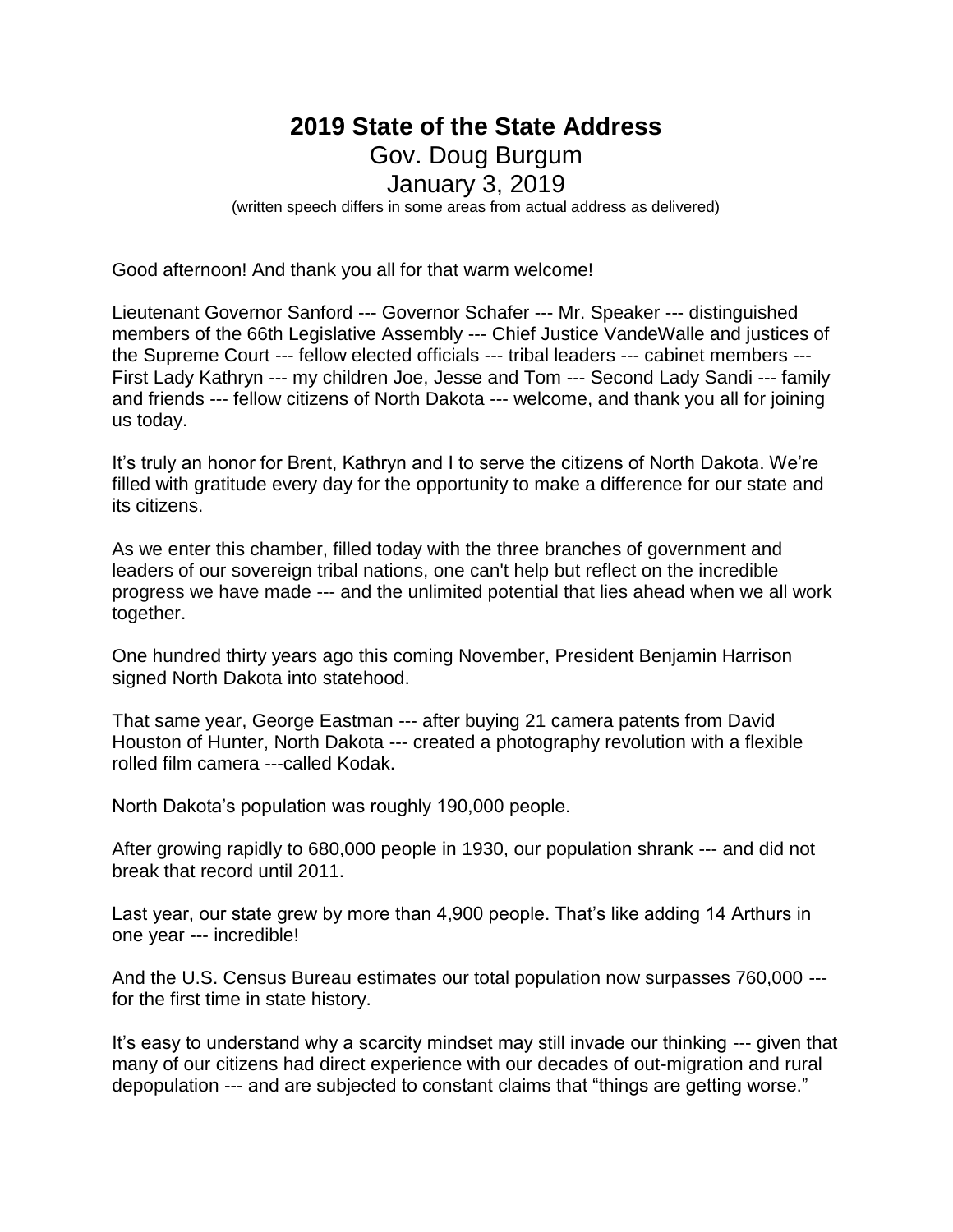The facts clearly show otherwise.

Extreme global poverty has been cut in half over the last 20 years.

Seventy-five percent of the world now lives in middle income countries.

Global life expectancy is up to 72 years --- the highest it has ever been.

Across the globe, we've seen dramatic decreases in deaths related to disease, war and natural disasters --- and dramatic increases in access to clean water and electricity, literacy, food production, internet access and immunizations. Abundance --- by nearly every measure --- is on the rise.

Yes, the world is getting better and better --- and doing so at a rapid pace.

Why does this matter to North Dakota? For two reasons.

First, a world with improving health and increasing incomes will consume more energy - -- more food --- and more technology. The world will need more and more of what North Dakota has.

Second, it matters in the context of the United States --- and North Dakota's role in the world.

As American citizens, we all are blessed with freedom of religion --- freedom of speech - -- the right to assemble --- the right to own property --- and the right to bear arms.

Each of our 50 states is a laboratory of democracy. We have an administration in D.C. that understands the states created the federal government --- not the other way around.

And in North Dakota, we can choose our own destiny.

# #####

Today, the State of the State is that we stand at the cusp of a new era in North Dakota's history.

And by harnessing the courage to dare greatly --- we will cultivate a prosperous future for generations to come.

With action --- we will shine.

We truly live in a state of abundance --- with the humility to understand that much of our good fortune is derived from our God-given natural resources --- namely our soil -- water --- coal --- wind --- gas --- and oil.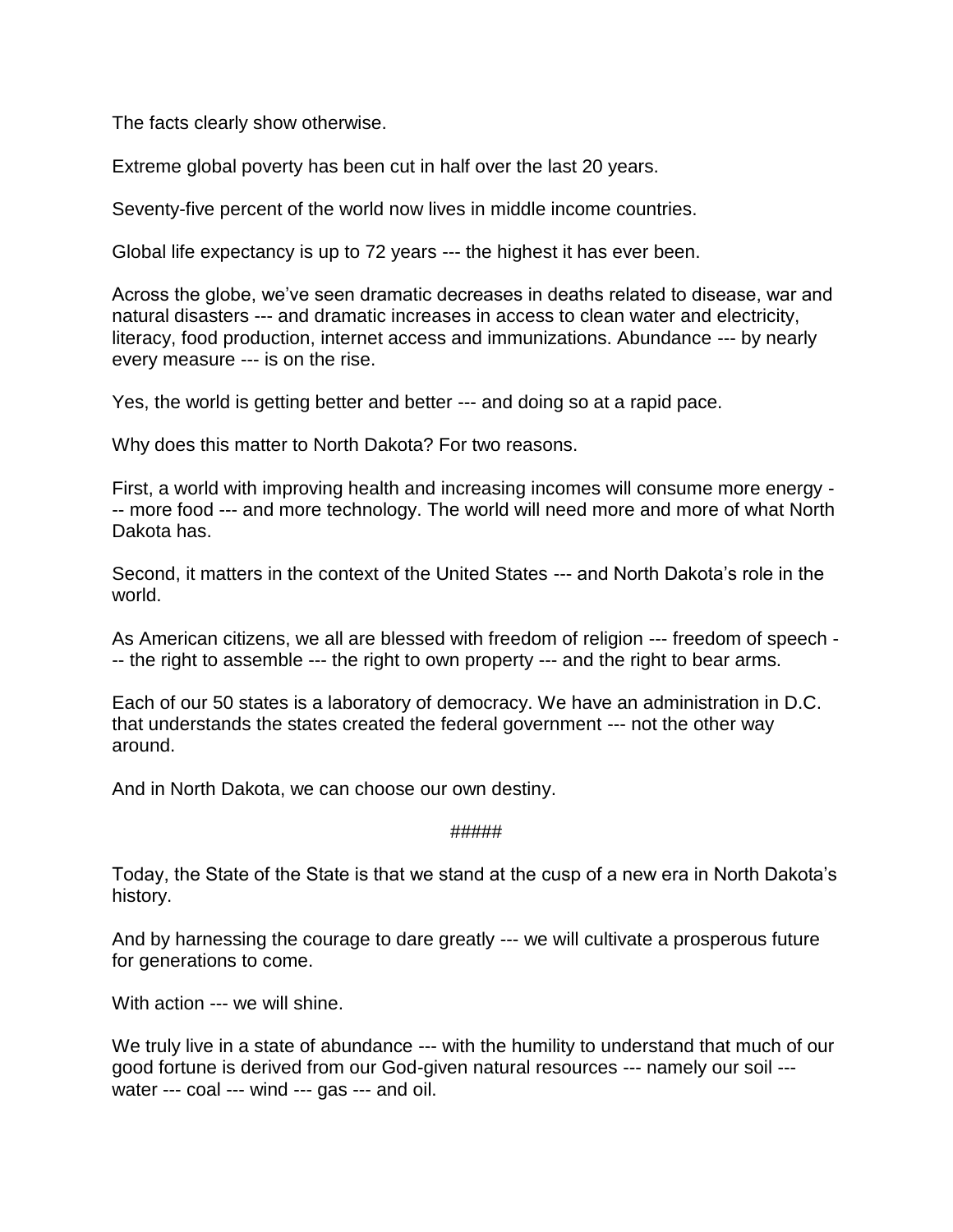Combining these resources with the power of human ingenuity has allowed us to build and grow a dynamic and increasingly diversified economy.

This private sector prosperity has allowed us to build and maintain a strong foundation in K-12 and higher education --- investing in our No. 1 resource --- the young people of North Dakota.

Right now, we can make smart, bold investments with long-lasting impacts --- while delivering a fiscally conservative and structurally sound budget that improves transparency --- replenishes reserves --- and does this all without raising taxes!

Yes, life is good here --- and yes, we can make it even better.

According to U.S. News and World Report, North Dakotans enjoy the best quality of life in the nation.

The magazine said our small towns "promote a positive social environment --- in which people are not only supportive of one another --- but they are able to engage in their communities --- and feel that they are making a difference."

The same applies to our bustling and growing urban areas. In North Dakota, everyone has a chance to make their mark --- to make a difference --- and to truly be legendary.

We've been one of the five fastest-growing states percentage-wise since 2010 -- growing by 13 percent --- and we're expected to retain our rank as the fourth-youngest state.

Earlier this year we were ranked the best state for millennials, with our low unemployment ---affordable housing --- and nation-leading increase in wages since 2007.

And North Dakota again made the list of 10 Best States to Start a Business.

Taxable sales and purchases for July, August and September were up 18 percent compared with the same period last year. That's the highest year-over-year percentage increase since the third quarter of 2012.

In fact, year-over-year taxable sales and purchases have increased every quarter since April 2017. Once again, North Dakota is on the grow.

Our economy isn't the only place where our health is improving --- North Dakota moved up five spots from No. 18 to No. 13 in this year's America's Health Rankings by United Health Foundation --- including ranking 1st in air quality.

Our oil and gas producers continue to shatter production records. Daily output has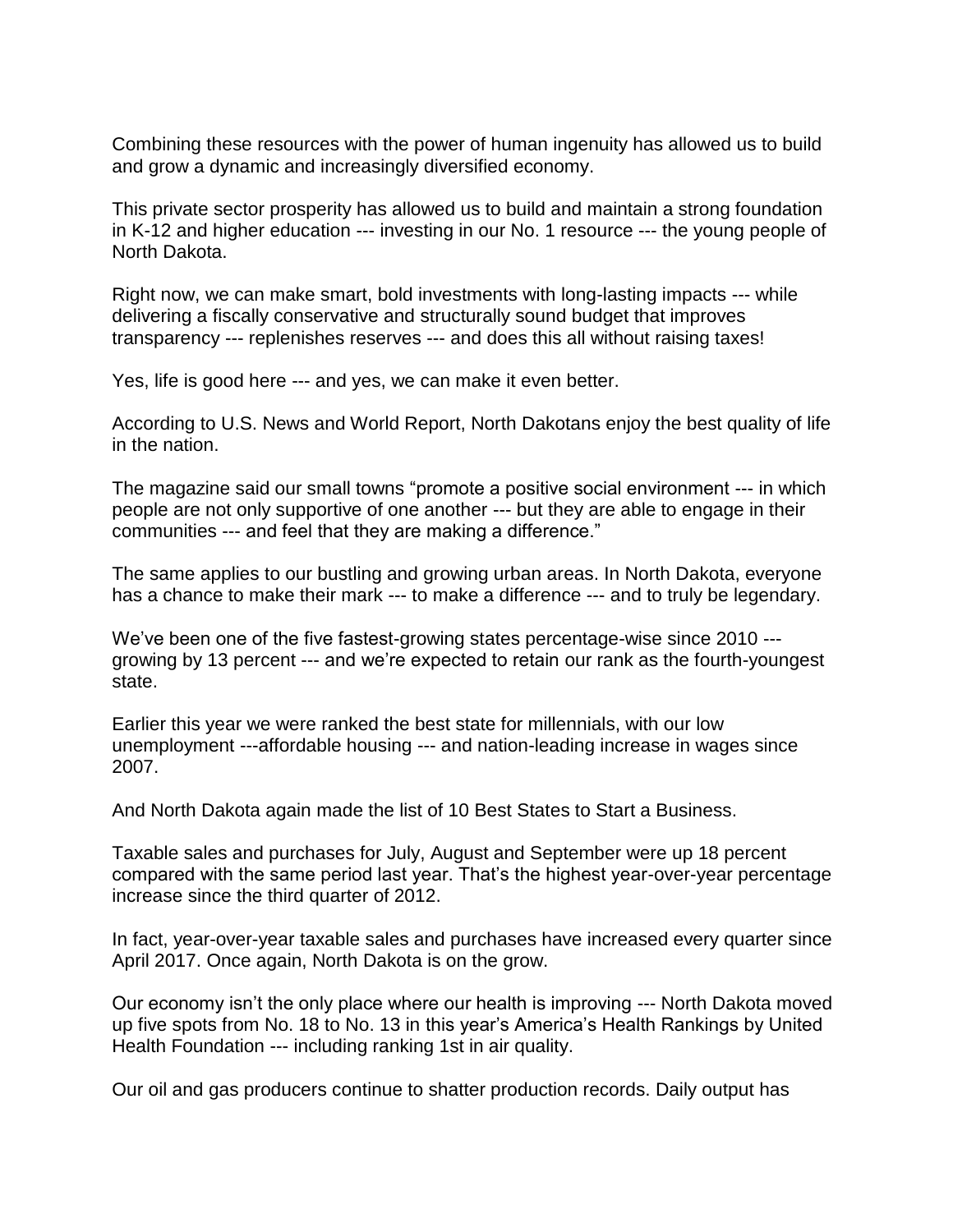increased to a record 1.39 million barrels per day in October --- strengthening our position as the nation's No. 2 oil producer.

We also produced a record amount of gas in October --- an incredible 2.56 billion cubic feet per day --- which is nearly double what we were producing in June of 2014.

We rank 6th in overall energy production --- proving to the world that energy production and environmental stewardship aren't mutually exclusive.

A good example is the intelligent Pipeline Integrity Program, or iPIPE --- a public-private partnership studying emerging technologies to detect and prevent pipeline leaks. Six projects have been funded so far, showing exciting and promising results. Again, this is happening because we believe innovation --- not regulation --- is the best way to solve complex challenges in a digital age.

Adding value to our enormous natural gas production is a tremendous opportunity. Converting gas to plastics or fertilizer --- using gas to heat commercial-scale greenhouses for year-round local food production --- converting gas to electrons to be exported on transmission lines --- or reinjecting gas back into the ground as part of enhanced oil recovery --- each of these represents a billion-dollar business opportunity.

Substantial progress on gas capture is in our near future --- with billions of private capital being invested in mid-stream processing and gathering pipelines --- but more capacity will be needed as our gas-to-oil ratio continues to grow. And we must ensure our regulations incent --- versus discourage --- capital investment.

Our lignite industry continues to innovate and invest --- providing essential baseload electricity to the grid --- despite long-term economic and regulatory uncertainty created by over-reaching federal policy in the previous administration.

Project Tundra --- which aims to capture carbon dioxide that can be used to revitalize old oil wells --- was recently awarded the largest grant in the history of the Lignite Research Council, \$15 million.

This partnership between the Energy and Environmental Research Center at UND -- lignite --- and the oil and gas industry --- is transforming power plant emissions to a marketable, value-added commodity.

Our agricultural producers --- who are among the best and most productive in the world --- continue to invest in new technology and precision farming and ranching approaches --- despite volatile prices and uncertainty with international markets.

It's exciting to see evolving partnerships between industries adding value and developing new markets --- such as Marathon converting their Dickinson refinery to renewable biofuels and providing a huge new value-added market for North Dakota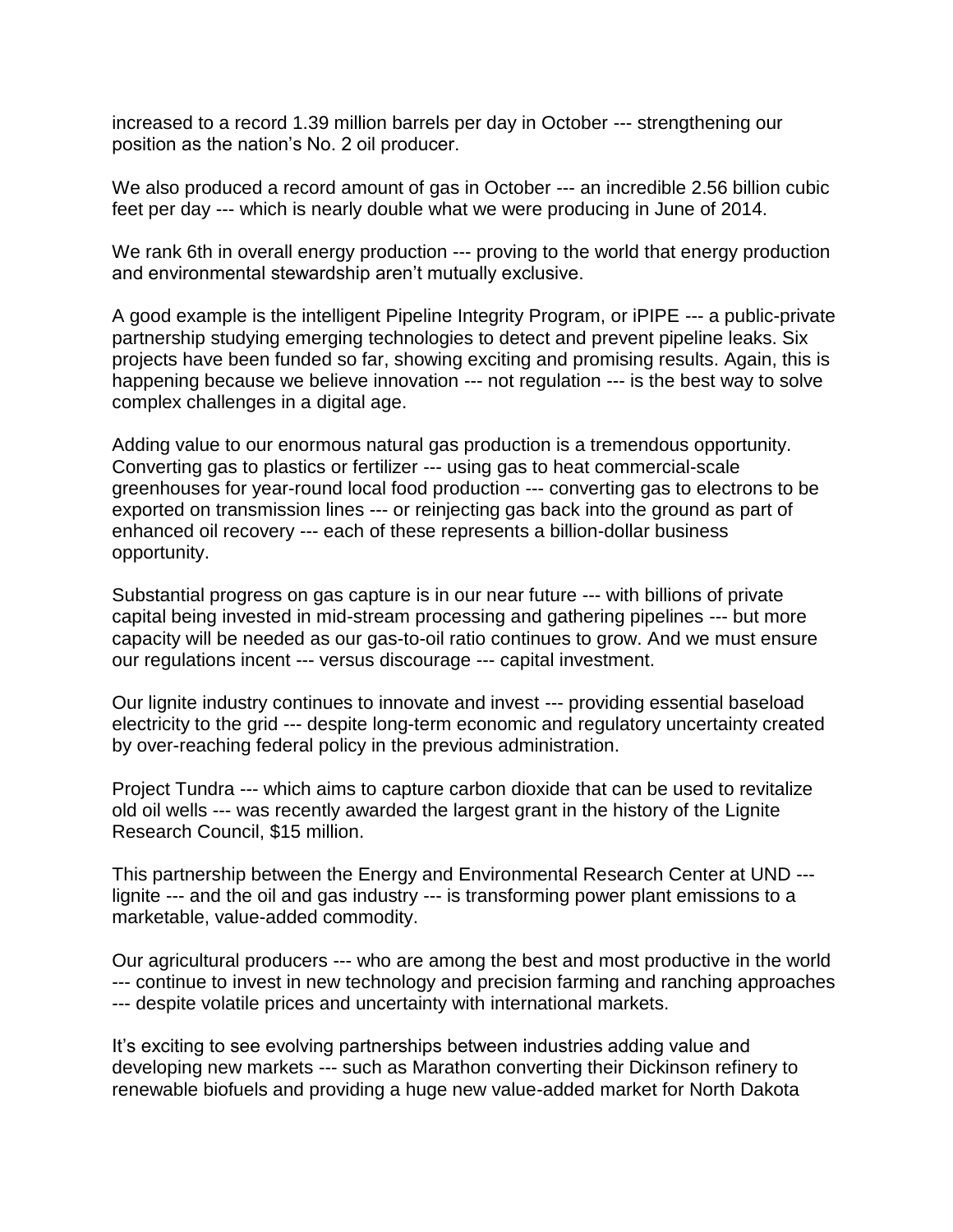soybeans.

Advancing these core industries requires teamwork and collaboration. That's why our budget proposal dedicates nearly \$200 million for continued research in agriculture -- oil and gas --- and lignite.

Our farmers and ranchers can compete with anyone, anywhere --- if given a level playing field. For consistently providing this nation and the world with a low-cost, highquality food supply --- they deserve our deepest gratitude.

## #####

We continue to make great progress on the five strategic initiatives outlined in this chamber two years ago.

In 2017, we set out to transform education in North Dakota. Our goal: to ensure our K-12 and higher education systems are best equipped to adapt to new technologies and delivery methods --- and prepare students for success in the fast-changing digital economy.

Two task forces created by executive order have published their final reports and recommendations --- outlining a bold path forward for K-12 innovative education --- and calling for stronger accountability and appropriate scale in higher education governance.

On each of these 15-member task forces, legislative members service with distinction -- - on the K-12 Innovative Education Task Force, Rep. Cindy Schreiber-Beck and Sen. Don Schaible --- and on the Task Force for Higher Education Governance, Rep. Mike Nathe and Shannon Roers Jones, and Senators Brad Bekkedahl and Joan Heckaman. - -- Thank you for your service.

In addition, we supported establishing the K-12 Innovation Academy. This partnership -- - between public entities and private philanthropy --- supplies concrete strategies for transforming education- -- while also creating a statewide network to advance best practices and community-led initiatives.

We've also expanded opportunities for communication--- collaboration --- and meaningful engagement with each of the sovereign tribal nations within our borders.

Our Indian Affairs Commission hosted two well-attended conferences this past year on strengthening government to government relationships and partnerships --- bringing together tribal leaders --- federal --- state --- and local officials.

Thanks to the Legislature --- Lt. Gov. Sanford, Tax Commissioner Ryan Rauschenberger, Indian Affairs Executive Director Scott Davis and I had the unique opportunity to serve on the interim legislative Tribal Taxation Issues Committee ---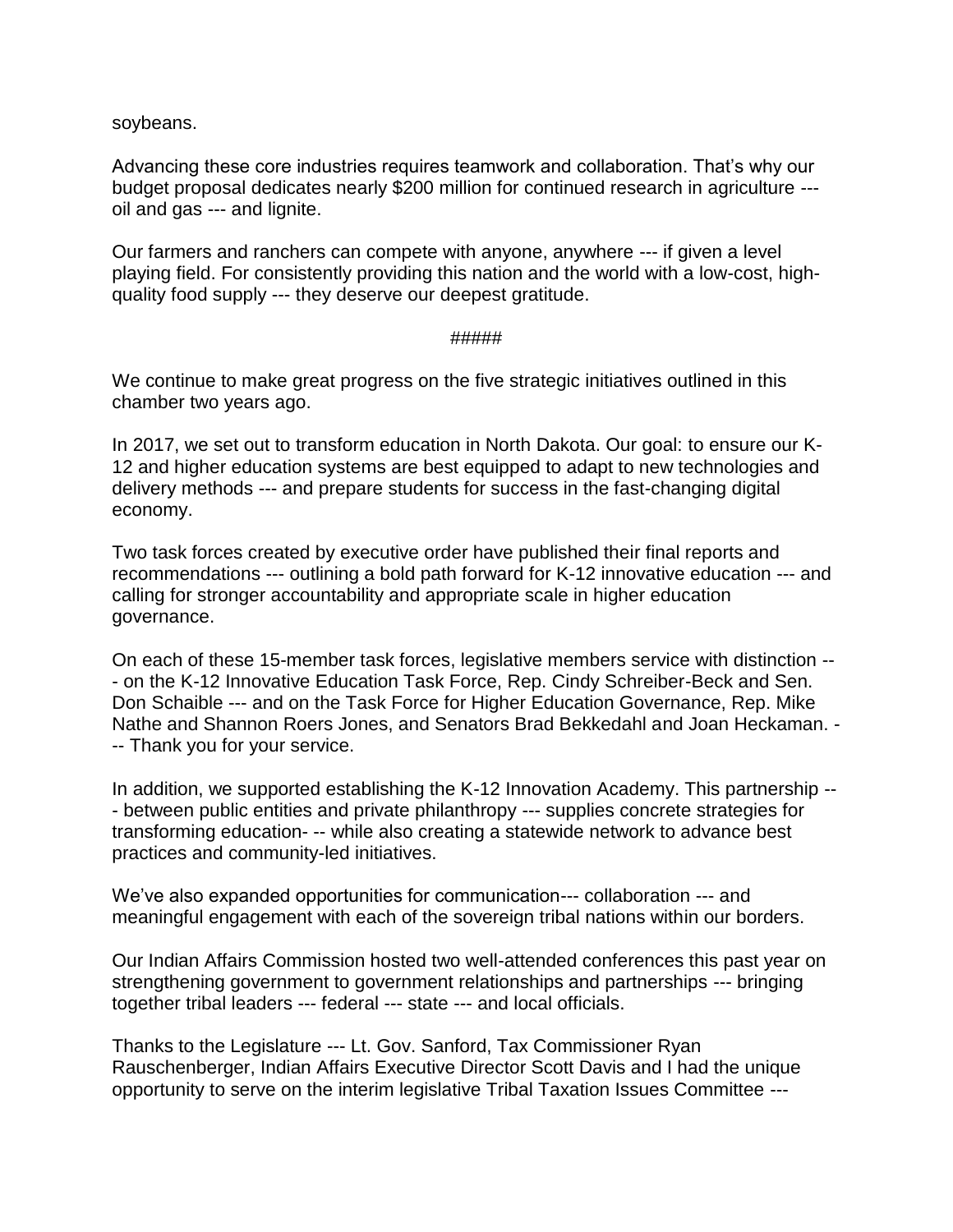which I was honored to chair.

The committee had productive discussions with all of the tribes. As a result --- House and Senate leaders plan to co-sponsor legislation to allow the governor to enter into separate agreements with individual tribes --- to administer sales and use taxes and wholesale taxes on alcohol and tobacco.

To have these bills co-sponsored by legislative leadership sends a strong --- and welcome signal --- of collaboration and improved relations.

As we continue to engage with the tribes in discussions about oil and gas tax revenue distribution --- law enforcement --- behavioral health --- and other priorities, we will do so with mutual respect and the understanding that we are all North Dakotans.

In that spirit of mutual respect, we're honored to announce that the Governor's Office will begin to display the flags of the five tribal nations with whom we share geography --alongside our state and national flags --- outside of the Governor's Office in Memorial Hall.

As a state, we can reach our fullest potential only if all people have the opportunity to reach theirs.

Addiction and mental health issues also can keep us from reaching our fullest potential.

Our state suffers from a behavioral health crisis, which carries significant negative impacts for our people --- our families --- and our economy.

First Lady Kathryn has been an incredibly courageous leader in addressing head-on the disease of addiction --- with the goal of eliminating the shame and stigma of the disease of addiction so we can normalize the conversation like we do around any other chronic - --progressive --- and ultimately fatal disease.

Her courage and example are inspiring others to share their stories --- to seek recovery --- and to celebrate its hope and power. Please join me in thanking her.

With Kathryn's leadership, we created the Office of Recovery Reinvented to promote these efforts with help from behavioral health professionals and community and tribal leaders.

In October, more than 1,200 people attended our second annual Recovery Reinvented summit in person or online --- sharing best practices and further lifting the veil of shame and stigma.

We're also seeing progress with Free Through Recovery --- a program that provides effective, community-based behavioral health services to help those involved with the criminal justice system and struggling with addiction.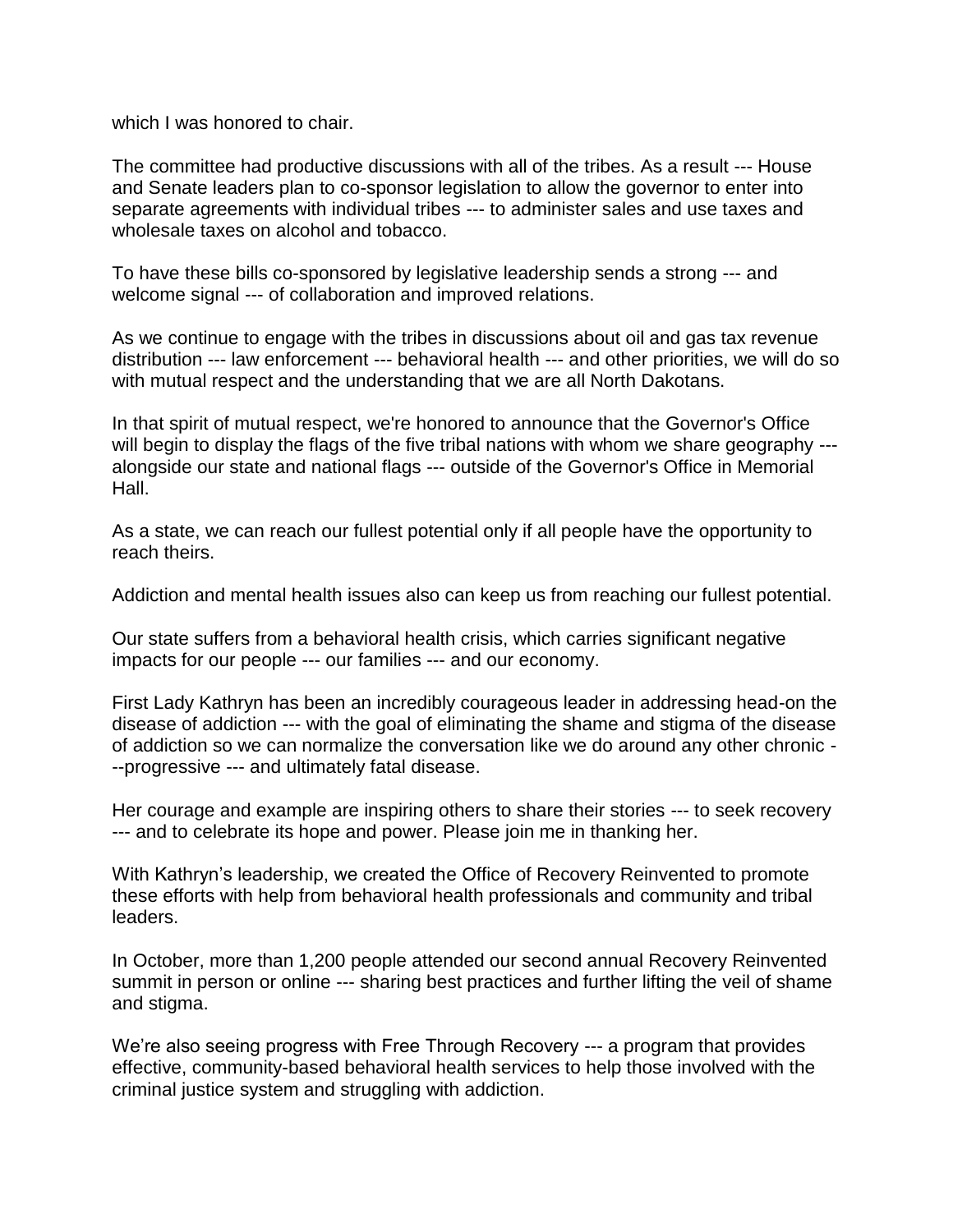This is a tangible outcome of last session's collaborative justice reinvestment efforts -- led by members of the legislative, judicial and executive branches.

By moving \$7 million upstream last session, this Free Through Recovery partnership between the Department of Corrections and Rehabilitation and the Department of Human Services has provided access to care coordination --- recovery services --- and peer support to over 500 people so far.

One of those people is Jyssica Noble. Like many who become trapped by the disease of addiction, Jyssica's struggles with opioid addiction landed her in jail --- left her homeless and --- brought her to the brink of death.

Thanks to Cass County's drug court program, she was referred to Free Through Recovery.

When she relapsed, her peer support specialist --- care coordinator --- and probation officer helped her back on the road to recovery.

As Jyssica told Kathryn and I in our recent face-to-face conversation --- she said, "These people cared, and I haven't had that."

You can find Jyssica's powerful story of recovery on our website --- and we're happy to have her here with us today. Please join me in recognizing Jyssica for her courage and commitment.

Justice reinvestment is just one great example of the power of reinventing government.

Citizens today expect government to safeguard their personal information and its financial assets from increasing cyberattacks --- while also providing a user-friendly digital experience.

North Dakota can be a world-class leader in technology. Our goals include lowering costs ---improving cybersecurity --- and streamlining online services to improve the citizen experience across agencies --- and ensuring members of Team ND have the tools to do their jobs effectively and efficiently.

To accomplish this, we're creating a unified IT Shared Service organization.

Already, we have aligned the backend systems of 31 state agencies, saving more than half a million dollars in product --- hosting costs --- and the number of staff it takes to do the work.

But we still have over 400 organizations that touch our statewide network --- each responsible for their own cybersecurity --- a nearly impossible task that is full of risk.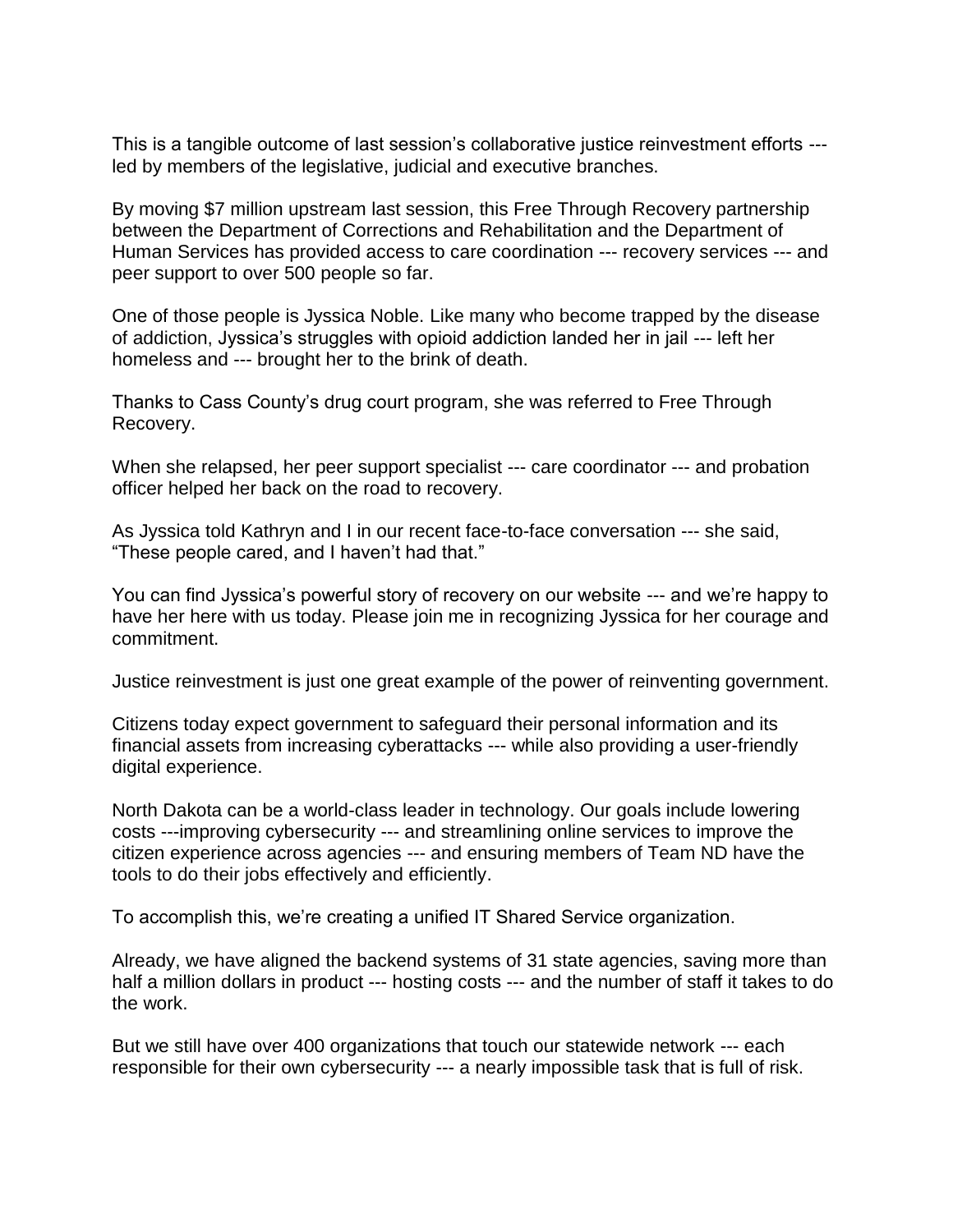We're calling for incremental investment of \$16.4 million to centralize cybersecurity -- and help protect against approximately 5.6 million cyberattacks per month. We know that even one breach or financial attack by a bad actor could be far costlier.

Our budget also calls for \$174 million to fund 24 IT projects that will support 19 agencies and improve public safety --- citizen-government interactions --- and voting integrity.

This is the critical infrastructure for an interconnected world --- and a necessary investment to protect our citizens' data.

Communities representing more than half a million North Dakotans are engaged in one or more of the Main Street Initiative's three pillars --- exploring what they can do to build healthy, vibrant communities --- with smart, efficient infrastructure --- to attract a 21st century workforce.

Participation continues to grow, with 61 communities large and small engaged so far -- from Grand Forks to Williston --- and Regan to Robinson.

Those who have participated in one of our 45 Main Street listening sessions report positive results --- experiencing greater engagement from their community members -- and increased momentum on community projects.

In the southwest, more than 150 community members took part in Helping Hettinger Day, a communitywide improvement project.

In north-central North Dakota, Rugby high schoolers launched a video project highlighting the history and importance of their remaining downtown buildings -- building momentum for local improvement efforts.

And in the southeast corner, Hankinson just renewed their Renaissance Zone --- and has 53 Renaissance Zone projects.

Based on input from our visits --- we've launched the Main Street Community Leaders Peer Network to share best practices and promote learning on MSI-related topics.

And we've targeted federal block grant dollars to fund 15 projects totaling over \$2.3 million for Main Street development --- public facilities --- and services.

We will continue to provide tailored technical assistance --- share best practices --- and help communities empower and engage their youth and young leaders.

In Grand Forks, which received one of our Main Street Excellence Awards, the Young Professionals group is leading the charge on Main Street. Young people have been appointed to civic boards, and scholarships have been awarded to both high school and college students with Main Street ideas.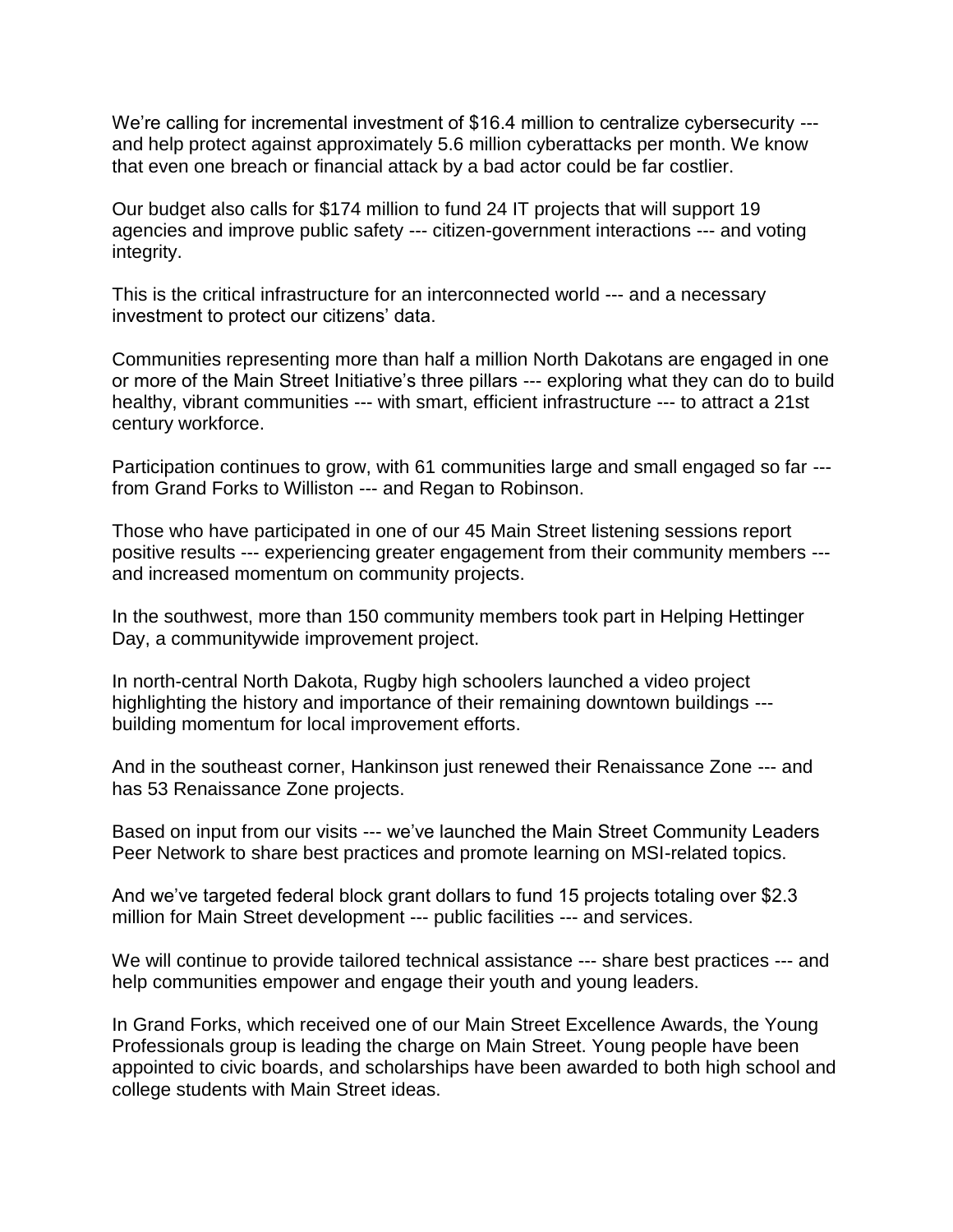Our first-ever Main Street Summit hosted more than 650 people last February, and we're already planning our second summit for Oct. 30-31 --- so save the date!

## #####

We've made great progress these first two years, but our journey has not been without its bumps.

A perfect storm of circumstances tested our resolve during our first year in office ---- from protests --- to crashing commodity prices --- to historic drought --- to the stalled Fargo-Moorhead diversion project, now moving again after last week's permit from Minnesota --- to having to close the largest budget gap in state history.

Thanks to the unbreakable spirit of our citizens --- the hard work of our state agencies -- - and the foresight of our elected leaders to plan for a rainy day, our state is stronger than ever.

That strength springs first and foremost from our North Dakota citizens --- and also from the courage of our elected officials who serve them at all levels of government -- including those newly elected legislators here today.

For their dedication and willingness to serve --- would all 18 of our newly sworn-in legislators please stand and be recognized. Welcome to the Capitol!

Congratulations as well to our statewide elected officials who earned the opportunity to continue their outstanding service to our citizens: Attorney General Wayne Stenehjem -- - Agriculture Commissioner Doug Goehring --- Secretary of State Al Jaeger --- Tax Commissioner Ryan Rauschenberger --- Public Service Commissioners Randy Christmann and Brian Kroshus --- and Supreme Court Justice Lisa Fair McEvers.

We also congratulate our newly elected House leadership --- Rep. Pollert and Rep. Boschee --- and returning Senate leaders, Sen. Wardner and Sen. Heckaman. Thank you all for your past and future leadership in your respective chambers.

We look forward to working with all of our leaders here in Bismarck --- across the state - -- and in our nation's capital --- with Senator Hoeven, Senator Cramer and Congressman Armstrong --- to reach our fullest potential and make the most of our opportunity to Empower People, Improve Lives and Inspire Success.

# #####

Our state is ready to go to the next level because of the tremendous progress made in the last two years.

Our forward-looking agenda is focused on solving our workforce challenges ---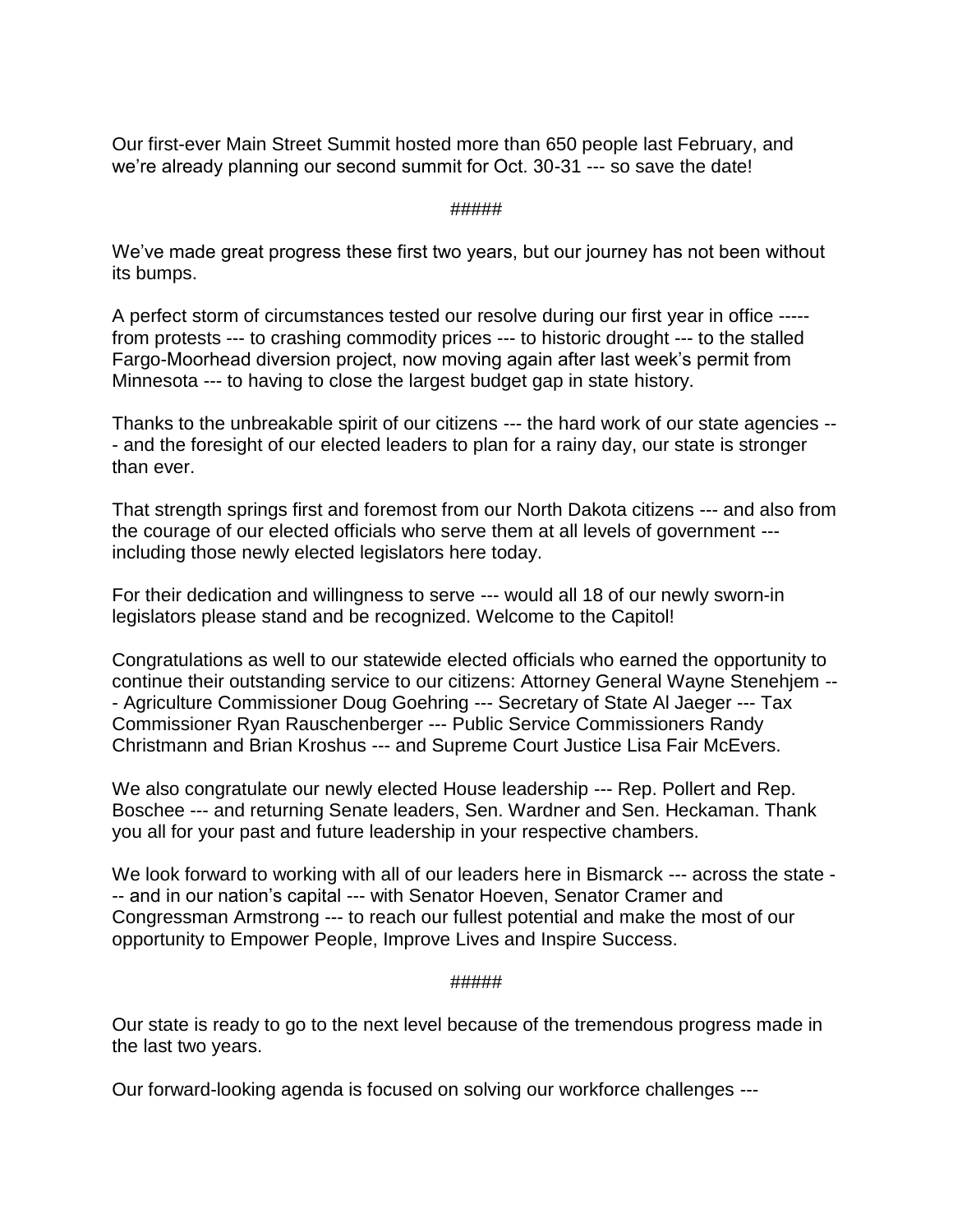increasing accountability and budget transparency --- investing in our people --- and investing in our future.

Our economy continues to grow, but workforce remains our Number 1 gating factor for economic growth. Now is the time to redouble efforts to equip our workforce with the skills needed to prosper in the digital economy.

We can start by dedicating \$30 million in Legacy Fund earnings --- with a 1-to-1 match --- for career academies like the very successful collaborative between Bismarck Public Schools and Bismarck State College.

Each day, nearly 1,400 high school and college students at the Career Academy are receiving quality education in high-wage, high-demand technical careers that align with post-secondary education.

Students can choose pathways and earn scholarships in areas such as health science - -- engineering--- electronics --- IT automotive technology --- aviation --- carpentry --- and agriculture.

We need to copy this Career Academy model across our state. This is one time in education where we want everyone to know --- it's OK to plagiarize.

Great jobs that move our economy forward --- with less debt for students and families -- is a winning formula.

Strategic investment into our higher education system will ensure our institutions are producing career-ready students and meeting market demands.

Investing \$40 million of Legacy Fund earnings into the successful and proven North Dakota Higher Education Challenge Fund --- which requires a 2-to-1 match from philanthropic sources --- will yield a total of \$120 million for primarily scholarships but also endowed chairs and classroom instruction equipment.

Another key to solving our workforce shortage is making it easier for people from other states to transfer their skills to North Dakota.

The state's Workforce Development Council --- revitalized last year --- recently delivered a report providing more than three dozen recommendations --- and identifying our current occupational licensing approach as one of many potential barriers.

Today, we have over 80 licensed occupations in North Dakota --- governed by more than 60 boards, agencies and commissions.

Gov. Schafer asked the legislature in 1995 to join him to "refine, rethink and reinvent" the state's myriad boards and commissions. We re-issue that invitation today.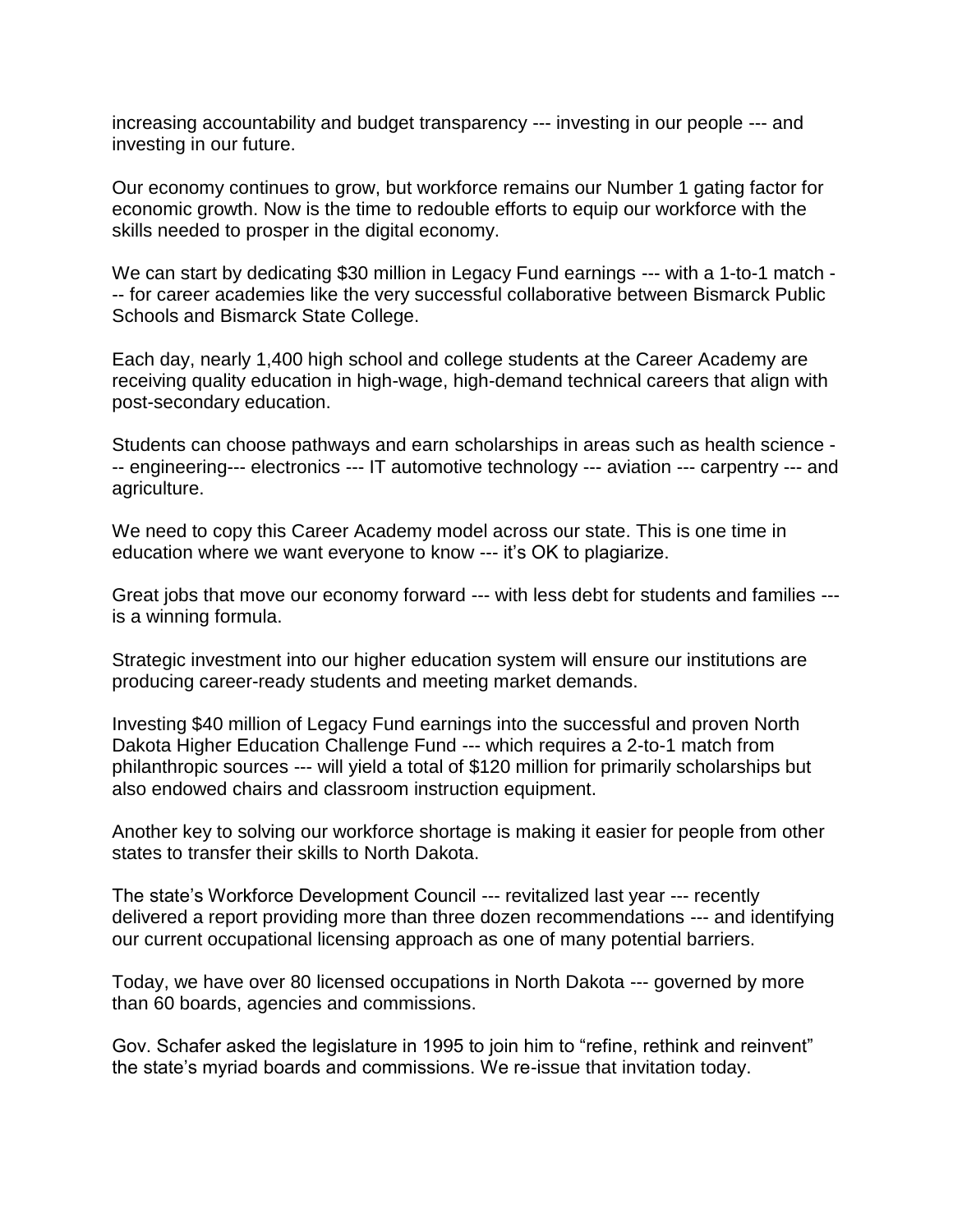Consider this example: While an airman from the Minot Air Force Base was deployed to the Middle East, his wife wanted to become a registered dental assistant.

She returned to her home state of California and completed a program there --- at a tuition cost of \$16,000 --- earning her accreditation.

When she returned to North Dakota to reunite with her husband after his deployment, she was advised that to become certified, she would need to take multiple national exams costing more than \$700.

After she completed those exams, she was informed that her California license wouldn't be recognized --- and that to be recognized in North Dakota, she would have to retake the entire 10-month course --- without being able to transfer credits.

The U.S. Department of Labor has awarded us a \$450,000 grant to study the licensing system so we can remove unnecessary barriers. Building off the great work already done by the Legislature, this study will continue for the next three years --- with early work focusing on high-demand occupations.

We're pleased to see proposed legislation that would grant occupational licensing reciprocity to military spouses. Making North Dakota more military-friendly is key to solving our workforce shortage.

Our budget proposes a 100 percent state income tax exemption on military retirement pay to encourage more veterans to stay and work in North Dakota.

We should thank our veterans for their service not only with our words --- but with our actions --- as they certainly have earned it.

And let us always remember that since 9-11, we've had North Dakota National Guard members continuously deployed in harm's way, defending our freedoms. I would ask that both our veterans and active duty servicemen and women please stand and be recognized.

For North Dakota to remain competitive and reach its fullest potential, we need robust and innovative institutions of higher education.

Technologic and competitive forces are challenging the approaches --- practices --- and business models of higher education like at no time ever before in its history.

The need for stronger governance boards --- with appropriate capacity to focus on the varied missions of our two-year, four-year, and research institutions --- is more apparent than ever.

Our current single-board system of governance was created in 1938 --- when our entire system had less than 8,000 students.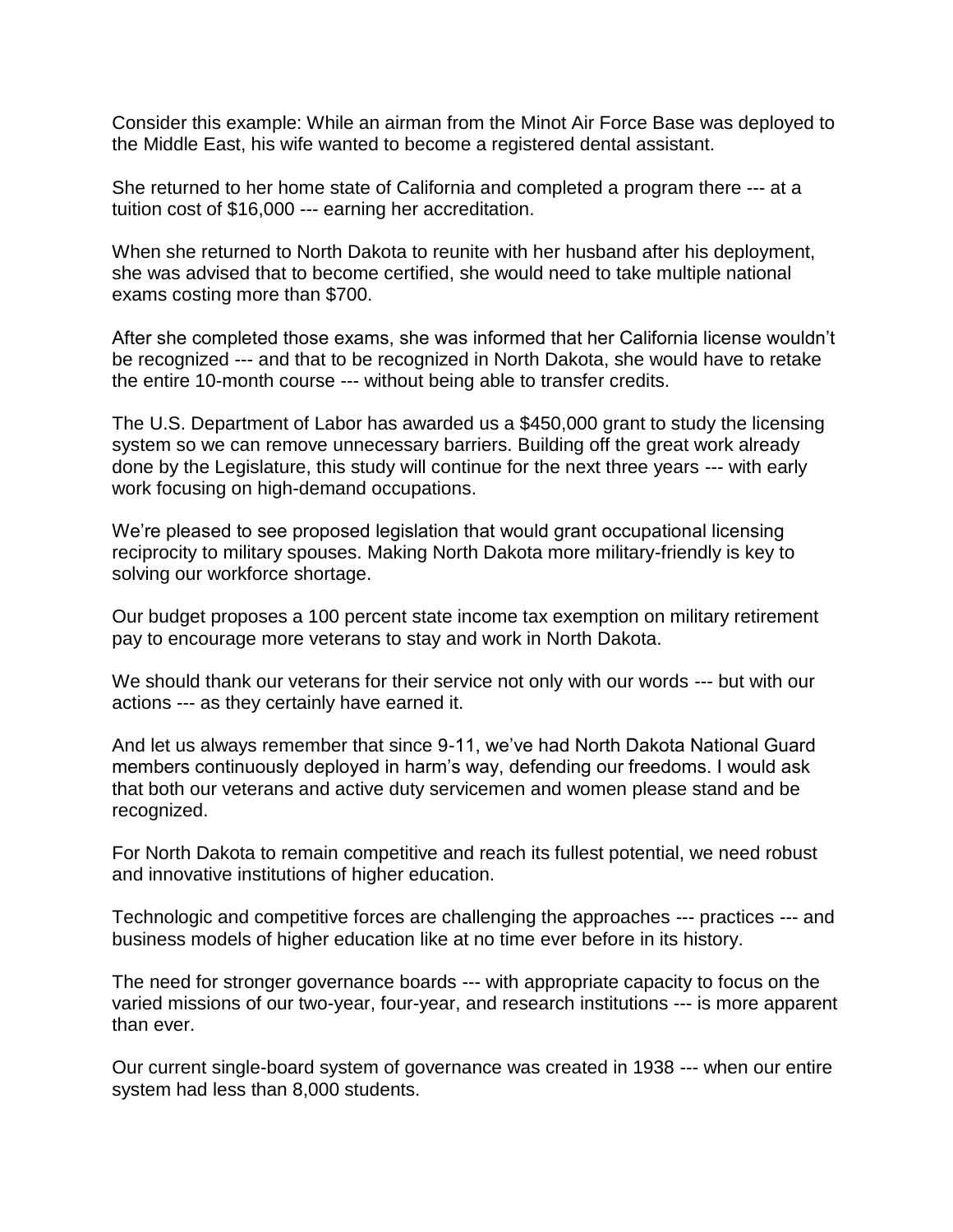This one-board, eight-person model is woefully ill-matched in terms of board bandwidth to address the complex governance challenges at hand with 11 far-flung institutions -- more than 45,000 students --- and the explosion of competition and change from online and non-traditional education.

Those who oppose the Higher Ed Task Force's recommendation to thoughtfully consider a multi-board alternative simply because it creates additional boards --- should recall that our successful K-12 governance system includes 175 school boards with over 1,000 board members.

I am entirely confident a multi-board model can be achieved with a zero-dollar fiscal note --- and paid for through realignment of resources at the institutions and system office --- and therefore it is not a line item in our budget.

Many strengths of the current system will be retained, including common course numbering and credit transferability. And like today, appropriations would remain within the purview of the legislature.

Stronger boards, with more mission focus, will lead to deeper accountability -- increased responsiveness --- and enhanced results from our institutions of higher learning.

#### #####

State government as a whole also had to become stronger and more nimble as we confronted economic and budget downturns the past three years. Now is the time to increase budget accountability and transparency --- so we are prepared to meet the next challenge head-on.

As we pledged two years ago, we have refined the revenue forecasting process with half a dozen changes to improve accuracy and ensure the most efficient use of taxpayer resources.

We fulfilled another goal by using technology to make state spending more transparent online. Now, visitors to OMB's website will find a more user-friendly experience --- with clear visual displays of budget data --- vendor contracts --- and other financial information about state government.

Our budget proposal also brings a new level of transparency to how oil tax revenues support our day-to-day operations. Instead of transferring oil tax revenues into the general fund from a labyrinth of sources, we're proposing a direct \$1 billion transfer to support general fund expenditures.

Our No. 1 priority was to restore structural balance in the general fund by bringing ongoing spending in line with ongoing revenues --- and living within our means. The last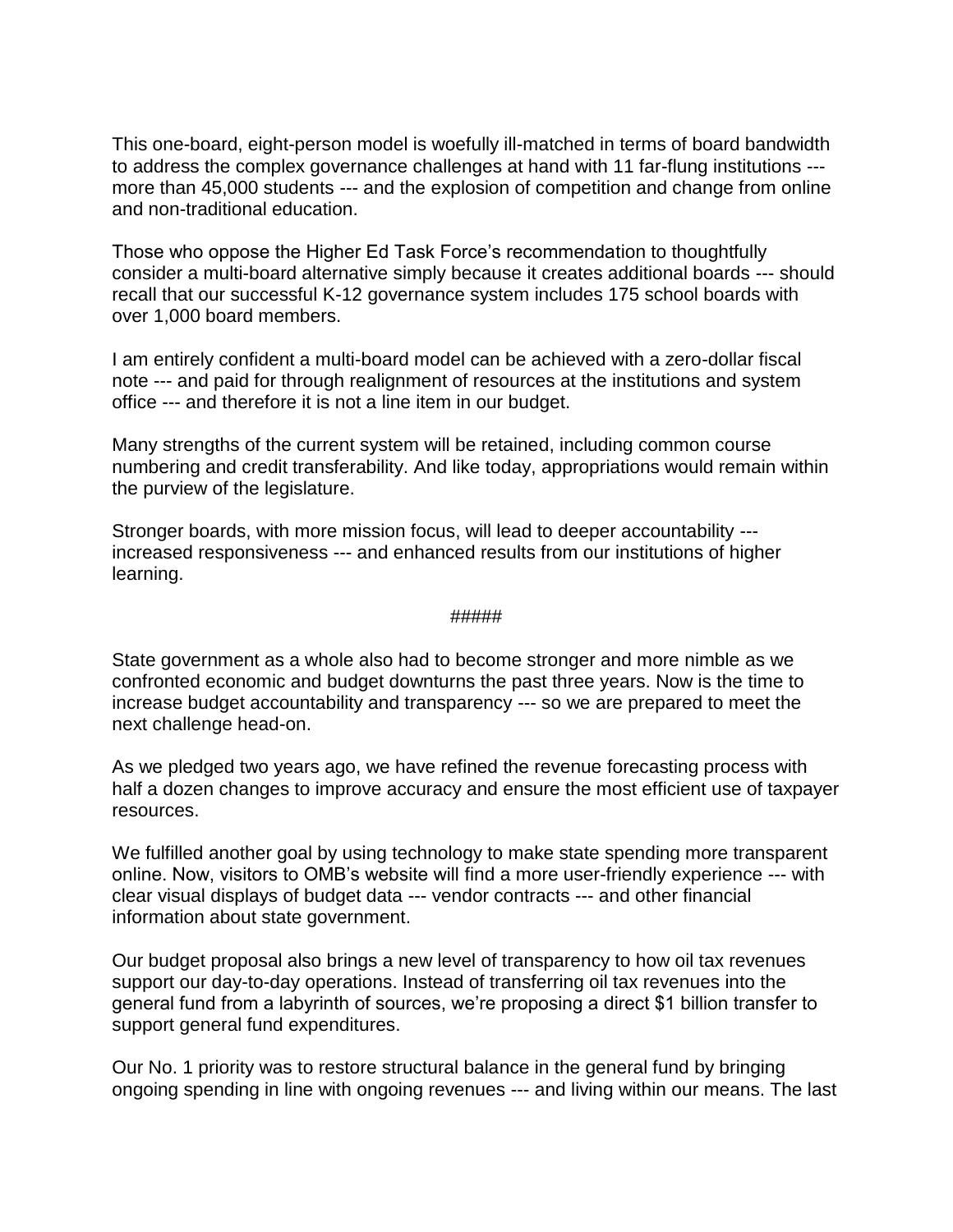two budget cycles, we relied on transfers to cover substantial general fund revenue shortfalls. That's like drawing money out of your savings account to balance your checkbook --- not a sustainable way to manage finances.

\$1 billion is completely and easily doable. --- Why? Because this is the average amount of oil tax revenue transferred to the general fund over the past four bienniums.

It's a conservative and sustainable amount --- even when oil prices crashed during the 2015-17 biennium, the state still collected \$2.9 billion in oil tax revenue --- and we expect to collect close to \$5 billion this biennium.

Being more transparent will improve our state's bond rating --- which lowers the interest rate for local political subdivisions who borrow through the state for infrastructure projects.

It is also imperative that we replenish our reserves. Our budget transfers \$315 million to help fill the Budget Stabilization Fund to its maximum level. Taxpayers --- and our most vulnerable citizens --- deserve this peace of mind.

Our team members in state government also deserve a higher level of financial security. That's why we've proposed an infusion of \$265 million into the pension fund to help us close our \$1 billion unfunded liability gap and save taxpayers hundreds of millions of dollars down the road.

Investing in team members' salaries and health benefits also will ensure we can continue to attract and retain the talent state government needs to deliver the services our citizens expect.

Recognizing employees for outstanding performance is one of the true joys of this job. I'd like to recognize several of our Governor's Award winners here today who exemplify the citizen-first focus of Team North Dakota. These employees have all gone above and beyond.

So, Holly GOG-ler from the National Guard; Trooper Jenna Clawson HUE-brights; Gary Vetter and Chad GUM-ringer from ITD; Michelle GAY-et from Human Services; Jen INE-rem from DOT; and Carla Valentine, Holly Holt and Sarah Lee from our national award-winning Main Street Dashboard team, please stand and be recognized for excellence in public service.

Thank you for all that you do --- and we'll keep pushing for a 4-and-2 percent salary increase, with room to go to 4-and-4.

#### #####

Every North Dakotan deserves the opportunity to live a life of happiness and good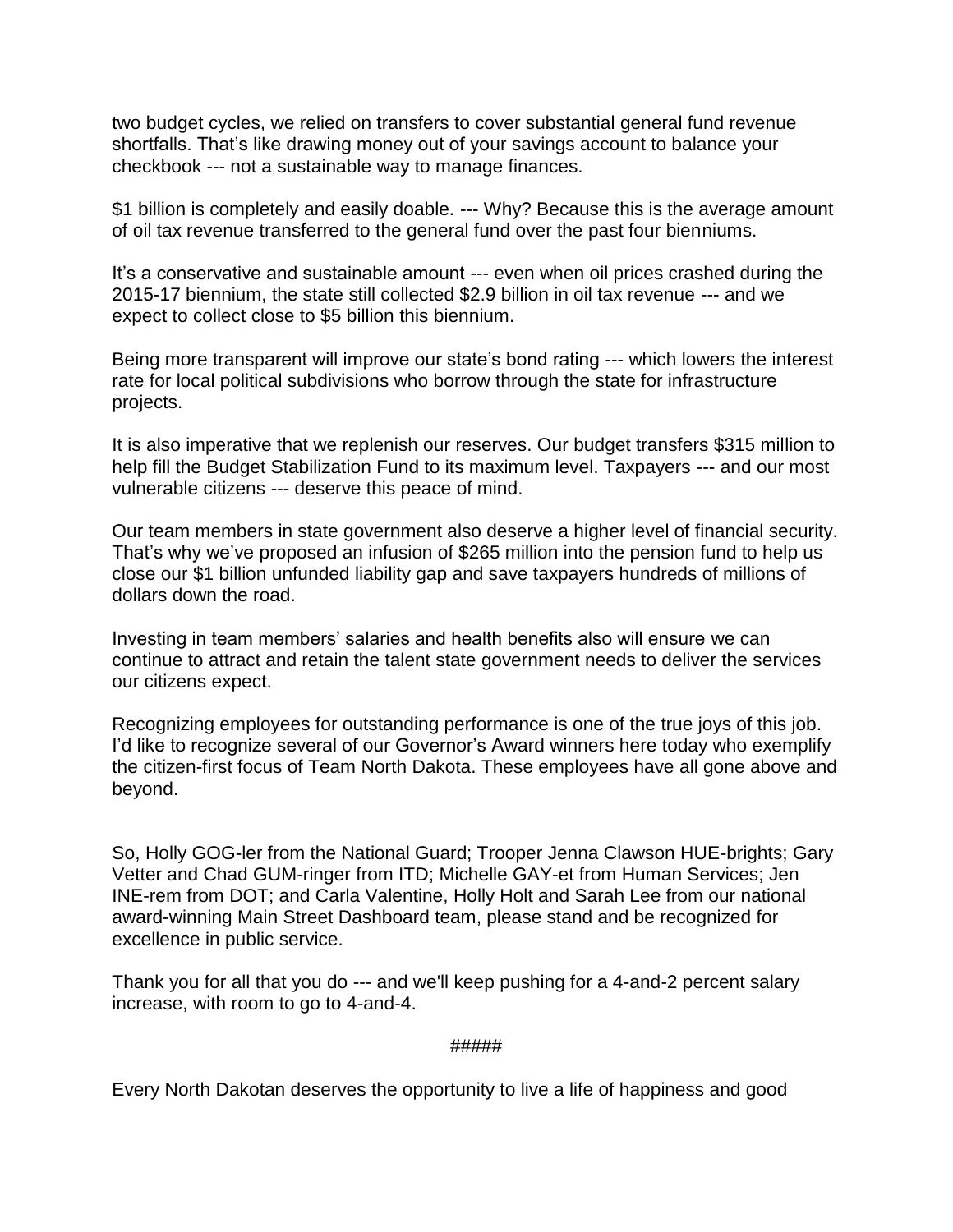health --- both physical and mental. To address our behavioral health crisis, we must invest significant resources in evidence-based and cost-effective programs.

To that end, we've proposed spending more than \$19 million across the continuum of care --- and increasing funding from \$7 million to \$11.5 million to expand Free Through Recovery services to those beyond the criminal justice system.

Millions more for substance use voucher services and expanded treatment and programming in our corrections system will improve outcomes and help move people into the workforce and keep them working.

Approaches to caring for the most vulnerable among us continue to evolve --- and we must evolve as well.

We should invest more in home and community-based services for older adults and persons with physical disabilities and behavioral disorders, including addiction, mental illness and brain injury.

While the recent trend has been toward community-based services and away from institutional services, we still need the latter to serve certain at-risk individuals --- and in doing so, we are committed to improving the quality of care.

Building a new State Hospital and Clinic in Jamestown with \$35 million from Legacy Fund earnings will not only achieve that goal --- but also allow us to repurpose the existing State Hospital as a minimum-custody correctional facility for men --- resulting in consolidated facilities and significant operational efficiencies.

We also have a responsibility to ensure that the men and women in our correctional facilities are receiving equal treatment --- and access to medical and rehabilitative services. Currently, a strong argument could be made that we are falling short in that endeavor.

We believe the right thing to do for our female correctional residents – and taxpayers – is to relocate women's prison services from New England to the Missouri River Correctional Center south of Bismarck.

Two years ago, I shared my strong belief that North Dakota's schools can be the best in the world --- if we empower educators to lead the transformation of their classrooms and cut the red tape that stands in their way.

We must promote policies that compensate our educators well --- and provide the incentives that help kindle the fires of curiosity and innovation.

That's why, in addition to a proposed 2-and-2 percent increase in the K-12 funding formula, helping to raise teacher salaries --- we propose up to \$10 million to create the Teacher Incentives for Leadership in Education, or TILE, program.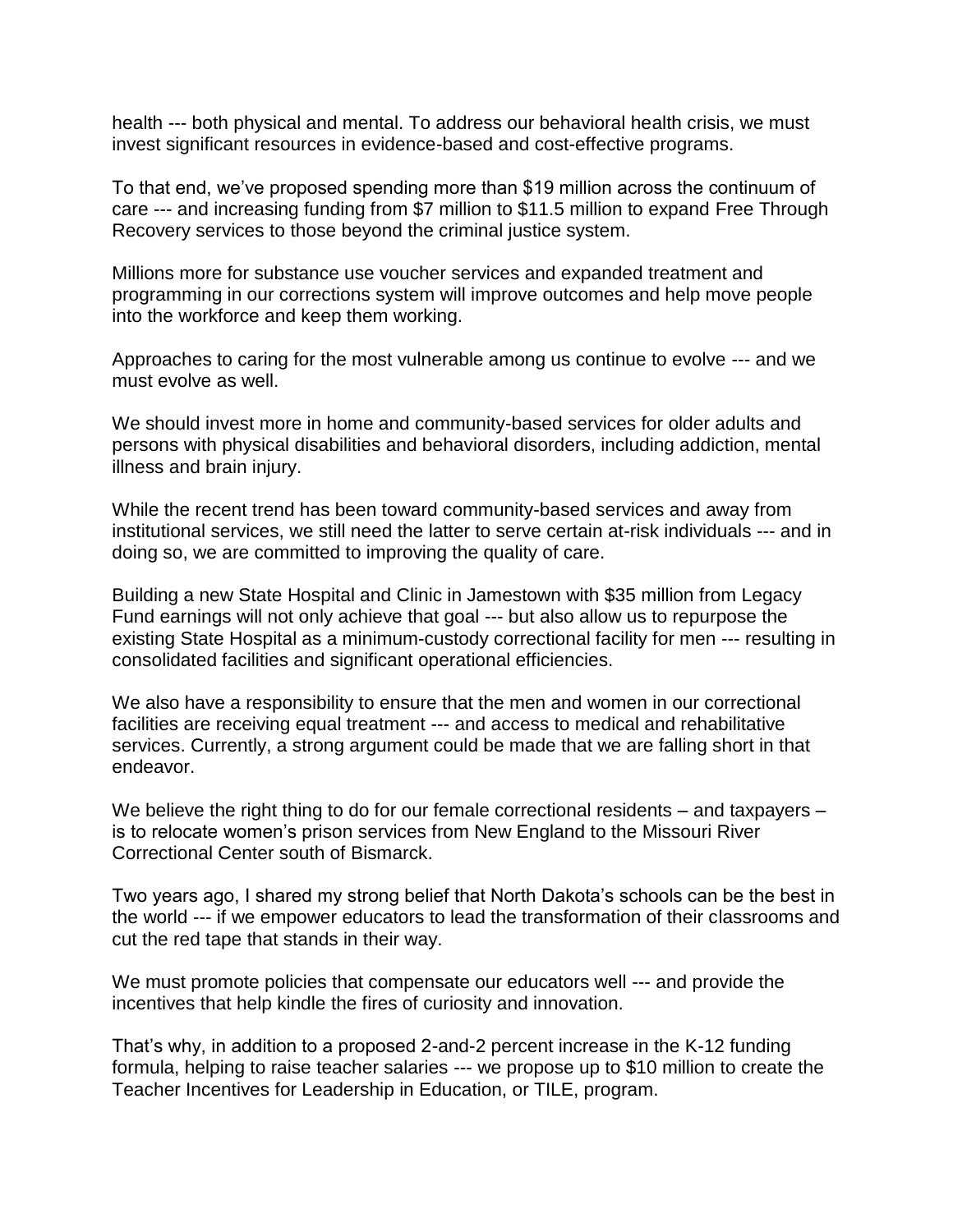TILE would provide funding for professional development or leadership opportunities that advance district initiatives --- much like an extra duty contract.

TILE is one of the key policy recommendations from the Innovative Education Task Force.

We also know that funding isn't enough --- we must redesign core elements such as graduation requirements, to support the cultivation of choice-ready students.

We stand behind our educators in their work to develop our state's most precious resource: our students.

## #####

Past governors and legislatures have established a legacy of strong investments in infrastructure.

We aim to build on that legacy, proposing nearly \$1.5 billion for roads --- essential water projects --- and airport infrastructure --- as well as the \$174 million for technology investments.

With the Legacy Fund, we have an opportunity to create a new kind of infrastructure legacy.

Infrastructure is a top priority for our administration, and this is the largest piece of our plan for Legacy Fund earnings.

By investing \$55 million into an infrastructure revolving loan fund, we can leverage an estimated \$370 million in borrowing power.

Imagine --- a source of super low-interest loans for local political subdivisions to support everything from street paving and sewer replacement --- to flood control projects and water treatment plants.

With an additional \$25 million investment in the school construction revolving loan fund - -- leveraging \$165 million --- we can drive a total of \$535 million in construction.

Our communities will benefit for generations to come.

At the same time, we must continue efforts to diversify our economy --- embracing emerging technology such as unmanned aircraft systems, or UAS.

With the Northern Plains UAS Test Site and Grand Sky technology park in Grand Forks, we're already positioned as a national leader in UAS development.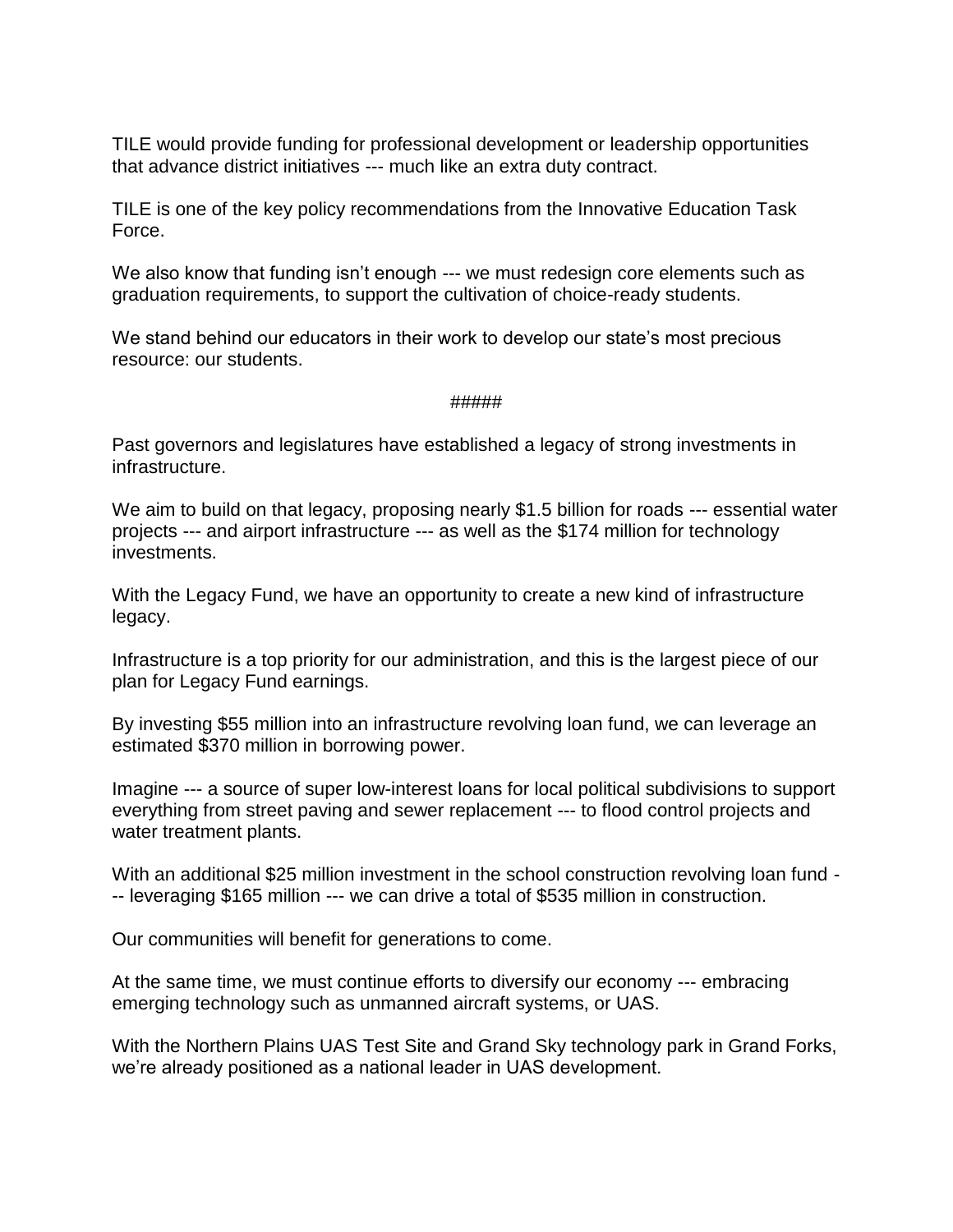It's why the federal government chose North Dakota as one of 10 sites nationwide for its pilot project to determine how best to incorporate UAS into the national airspace.

By investing \$30 million in a statewide UAS infrastructure network, we can cement our status as a proving ground for UAS. This air traffic control system for drones flying beyond line of sight will also support commercial operations --- including automated farming --- precision agriculture --- and monitoring of essential energy infrastructure such as pipelines and transmission lines.

Now, to the legislators here today, I ask you to envision --- in a few short years, sitting at the ribbon-cutting for the new Theodore Roosevelt Presidential Library and Museum at the entrance to Theodore Roosevelt National Park.

You will have become a part of history --- a member of the 66th Legislative Assembly whose actions made that day possible. Getting ready to listen to remarks from four or five living U.S. presidents honoring the incredible life and legacy of one of our nation's greatest leaders.

As proposed, the \$50 million in Legacy Fund earnings for the library and museum is a 2-to-1 match. Meaning every dollar will be matched by two dollars from other sources, such as federal, foundation, local or individual private donor dollars.

Challenge grants like this can spur decisive action from donors --- and enable faster and larger commitments of resources from partners and collaborators.

Already, this proposal has received statements of support from the Theodore Roosevelt Conservation Partnership --- the National Trust for Historic Preservation --- and Theodore Roosevelt V, the president's great-great grandson.

Also pledging their support for the project are the National Park Service --- the Theodore Roosevelt Association --- the National Park Foundation --- and Theodore Roosevelt National Park.

That is why, given the timing with the strong support from this federal administration, we urge the Legislature to take up the work on this proposal without delay.

Swift passage will send a powerful message to all potential partners that the North Dakota Legislature understands both the lasting significance of this project --- and that the opportunity window for capturing this coveted prize for North Dakota is open right now.

The TR Library and Museum meets all of the criteria we set forth for Legacy Fund projects.

It will have regional, state and national impact.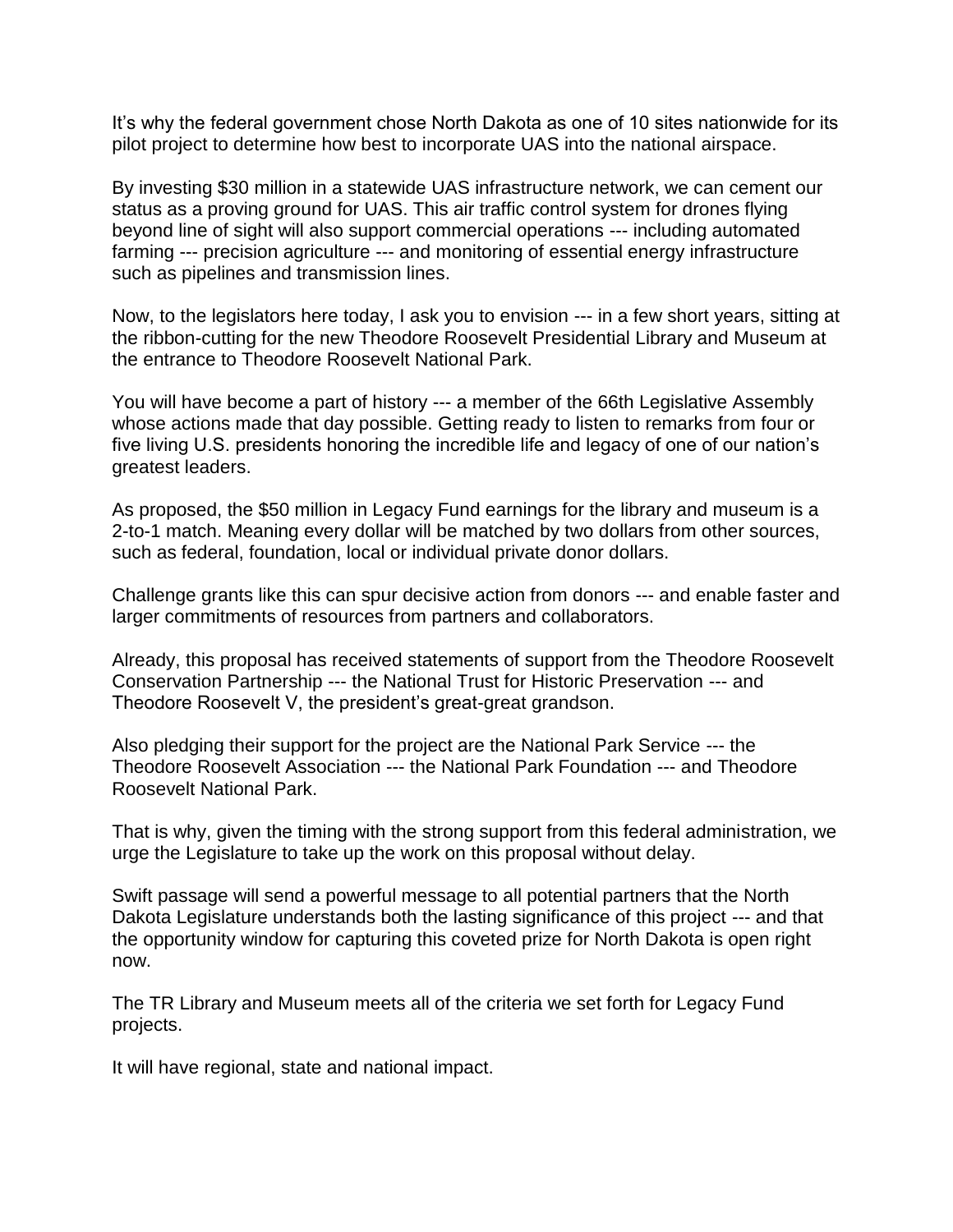It can be leveraged with partnerships to expand the impact of Legacy earnings.

And it sets North Dakota apart --- while creating positive impacts for our economy and workforce.

This --- and all of our Legacy Fund proposals --- will have lasting impacts beyond our current generation.

#### #####

Roosevelt's vision for America was, in his own words, not "a life of ignoble ease" --- but rather the pursuit of a "strenuous life."

A life built upon sweat and toil --- and the courage to be in the arena, versus a critic on the sidelines.

The strenuous life is what stitched the cultural fabric of North Dakota.

From the strong and lasting cultures of the indigenous tribes whose lands and sovereign nations coexist within our borders --- to the earliest immigrant pioneers who settled here.

Regardless of our background, how we view ourselves determines much of our path in life. If our heads are filled with self-defeating talk, our life paths will reflect this.

The same applies to us as a state --- and especially to our roles as elected leaders. If we see ourselves and our state as too small --- too distant --- and too cold --- we will fall short of our potential.

We must continually remind ourselves that being a North Dakotan is a choice --- a powerful and compelling choice.

A choice open to anyone who shares the spirit of self-reliance and self-respect --- who feels the connection to our land and water and wildlife --- who lives with the daring spirit of a pioneer.

Who embraces challenges and hardship --- who builds trust and community --- who lives with gratitude for our many blessings.

And while we are abundant in resources, we need more people willing to take risks --- to push forward --- to care deeply – and to dare greatly.

As our recently departed former President George H.W. Bush said, "Be bold in your caring --- be bold in your dreaming --- and above all else, always do your best."

This Sunday, January 6th, marks the 100th anniversary of the passing of Theodore